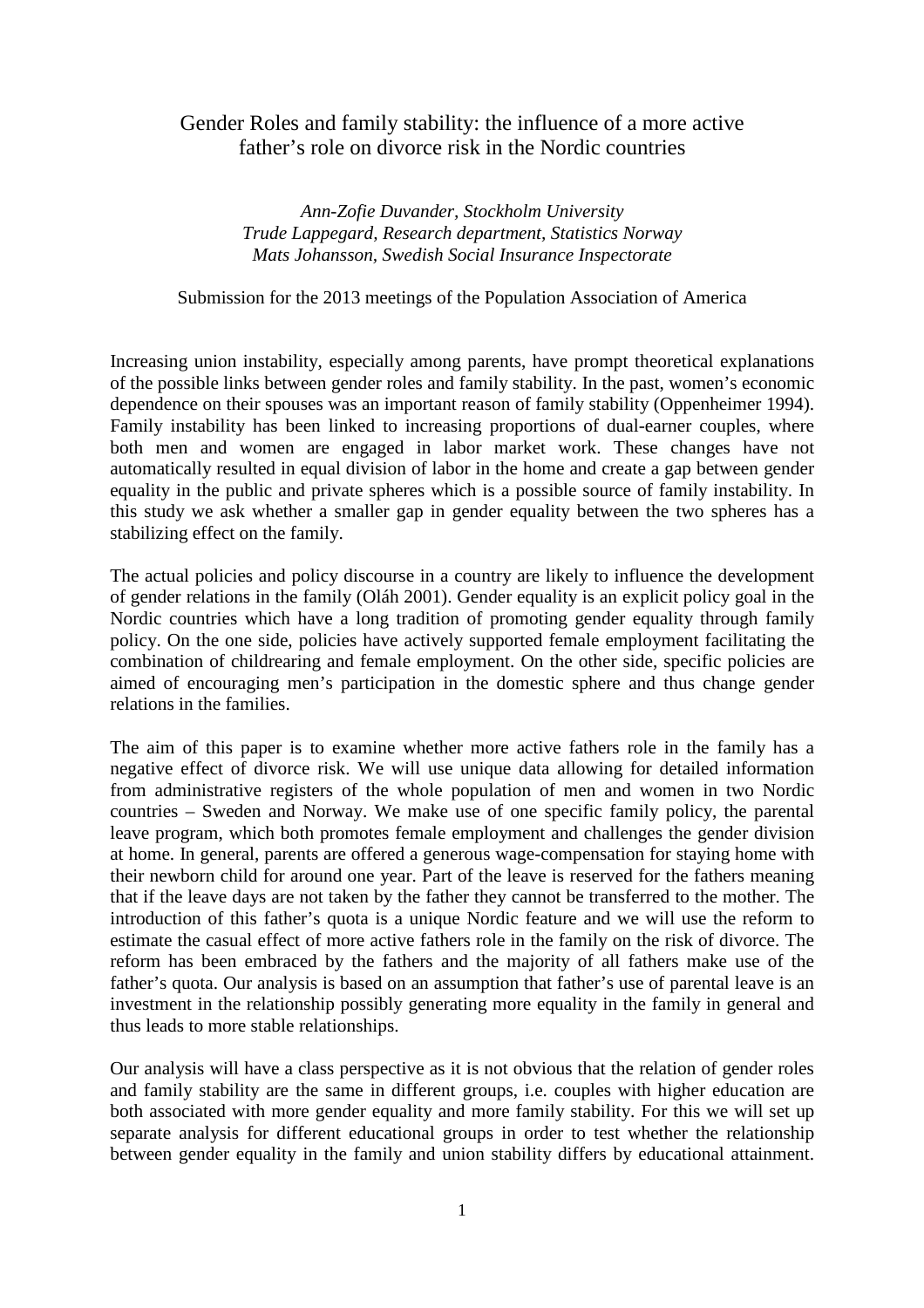We will also consider whether there is cross-national variations in the relation of gender roles and family instability. Family policies in Sweden and Norway are fairly similar, but there are some key differences that can provide country differences. For instance, Norway has a longer history of dualistic family policies that support both dual-earner couples and provide direct family support. Sweden on the other hand have had a more consistent orientation towards gender equality. Comparing countries with fairly similar policies, and economic, social and cultural conditions, we are better able to isolate the effects of the family policy on demographic behavior from the effects of other factors.

### Theoretical framework

Let us follow two sets of arguments that lead to contradictory interpretations about the relationship between gender roles and family stability (Cooke 2006). First, in the traditional male breadwinner-female caregiver societies gender specialization increase couples' mutual dependence (Becker 1981) and thereby maintain family stability (Oppenheimer 1994). In the process towards more dual-earner couples women's economic empowerment reduces her dependence upon men which becomes a threat to the benefits for specialization and thus predicting greater divorce risks (Cooke 2006). Second, when both men and women are participating in the labor market the division of paid and unpaid work in the family becomes a result of negotiations between the spouses based on relative wages, preferences etc. (Cooke 2006). Here, alternatives to marriage are seen as important determinants of bargaining power. This means that women's empowerment may invoke a credible threat of divorce when bargaining over division of domestic labor, and thus a more equal share of domestic work should decrease the risk of divorce (Breen and Cooke 2005). In other words when women and men contribute more equally to the family economy an unequal share of responsibility for domestic work becomes perceived both as unfair and problematic given constraints on time and energy, and thus generates a demand for a more equal division family work among women (Oláh 2001). From this it has been argued that increasing divorce risks is not only reflecting more female employment, but also men's lack of changing behavior in response to increasing female employment (Cooke 2006).

There is evidence that gives support for both interpretations. In a comparison between the United States and Germany Cooke (2006) finds that while in Germany any move away from gender specialization, either in terms of her involvement in paid labor work or his involvement in unpaid work, increase the risk of divorce, while in the United States, more gender equality in the family are associated with more marital stability. In a comparison between Sweden and Hungary Oláh (2001) finds that gender relations does not seems to be important for family stability in Hungary, while there is a positive association in Sweden. A recent study from the United Kingdom shows that the divorce rate is lower when fathers engage in the highest level of unpaid work and childcare regardless of their wives' employment statuses (Sigle-Rushton 2010). This study also shows that men's active involvement in unpaid work can substantially offset the destabilizing effect of women's employment (Sigle-Rushton 2010).

The relationship between gender roles and family stability is undoubtedly depending on the social context. In societies where there is no policies reinforcing traditional gender hierarchies, men's greater participation in domestic tasks results in more stable marriages regardless of women's employment (Cooke 2006). In most societies that have encouraged an equal participation between paid work and family work there is still a gap between ideology and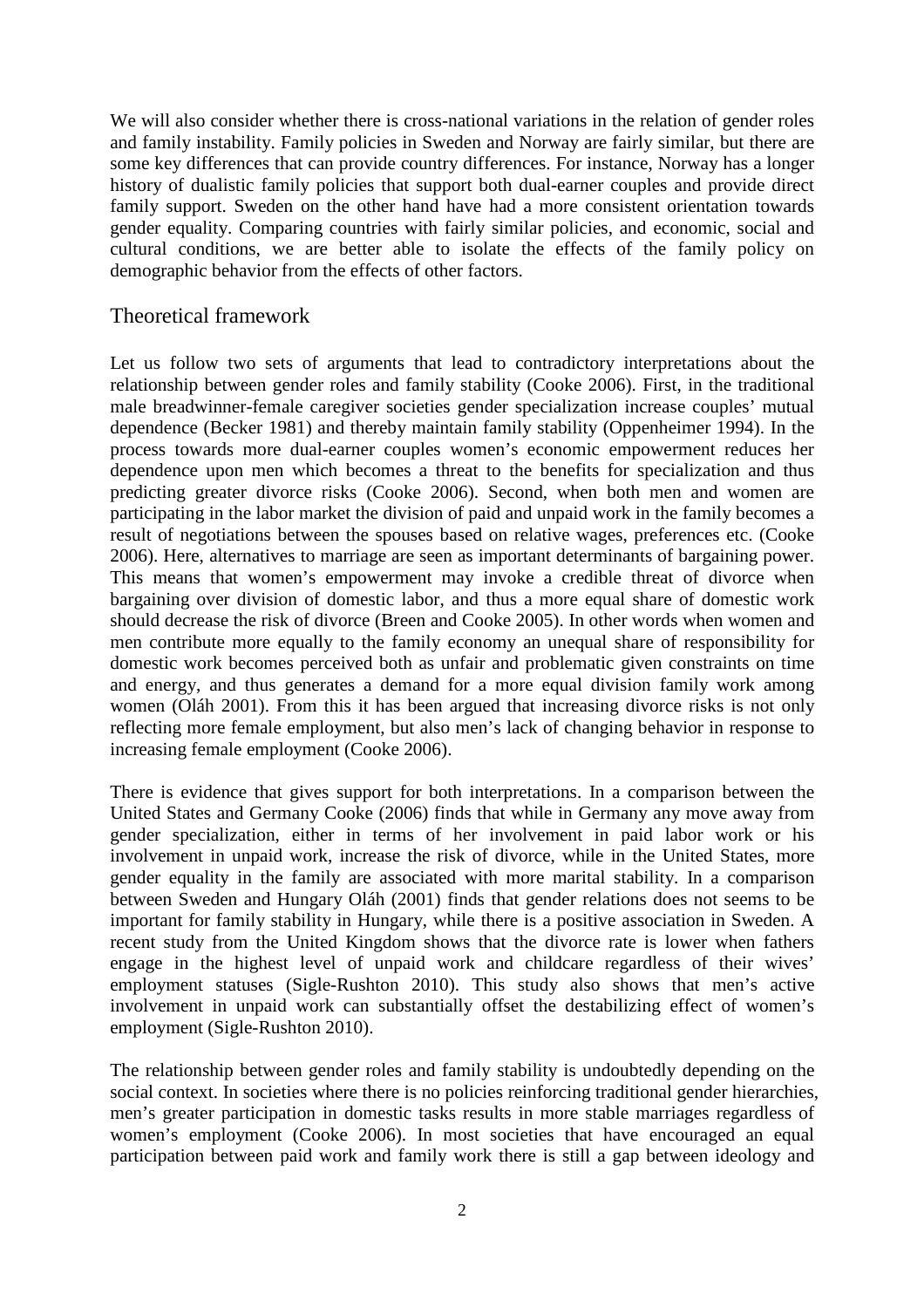practice. It is argued that the establishment of the dual-earner family model influences family stability only if it is accompanied by some changes in traditional gender relations within the family (Oláh 2001).

Given the strong focus on gender equality in the Nordic countries it is good reasons to expect that more father involvement in the family and more equal gender roles increase marital stability as suggested in the theoretical arguments. We test this using critical juncture in time when major changes in policy occur. In this study we use the introduction of the father's quota. The introduction of the father's quota is related to the gender roles at home, in particular father's role in the family. A more gender equal use of parental leave might help couples achieve more equality in total time spent in paid and unpaid work. A smaller gap between gender roles in the public and private sphere can thereby have a stabilizing effect on the family. In relationships where gender equality is accepted by the partners, men tend to take parental leave both in order to take their share of parenting responsibilities and because they wish to spend more time with their children. More specifically we expect the introduction of the father's quota to increase father's involvement in the family which has stabilizing effect on unions (lower divorce risks).

#### Data and methods

We use data from the national population registers covering the whole population. Each person is identified by a unique identification numbers. This allows us to link data from different administrative registers and we will construct datasets that contain childbearing histories and longitudinal information on income and education. The data cover an almost twenty year period 1993 to 2011. The father's quota reform was introduced at different times, 1993 in Norway and 1995 in Sweden. When the reform was implemented it was 4 weeks in Norway and Sweden. In both countries there has been additional reforms increasing the father's quota to the total of 10 weeks in Sweden and 12 weeks in Norway.

In order to examine the relations between the introduction of the father's quota in the parental leave policy and divorce we make use of a "quasi-experimental" approach (e.g. Angrist and Pischke 2009). This means that we focus on so-called "critical junctures" which is major changes in policy, i.e. the introduction of the father's quota, which is likely to have an impact on subsequent behavior. To understand the "quasi-experimental" approach, we can first consider the ideal of a controlled laboratory experiment in which we are able to randomly assign some families to receive a "treatment" (the father taking longer leave) and other families into a "control group" (the father takes little or no leave). After some time, we can then compare outcomes (here divorce) for the "treatment" and "control" groups and reach conclusions about the effect of paternal leave-taking. Obviously, it is quite difficult to implement such experiments in the real world, but the introduction of the father's quota creates a situation in which some (pre-reform) families experience one parental leave regime and other families experience a different (post-reform) system. Assuming that inclusion in the pre- and post-reform populations is largely random or exogenously determined, comparison of outcomes for pre- and post-reform families would allow us to reach stronger conclusions about the true effects of leave-taking than would be the case with standard correlation studies.